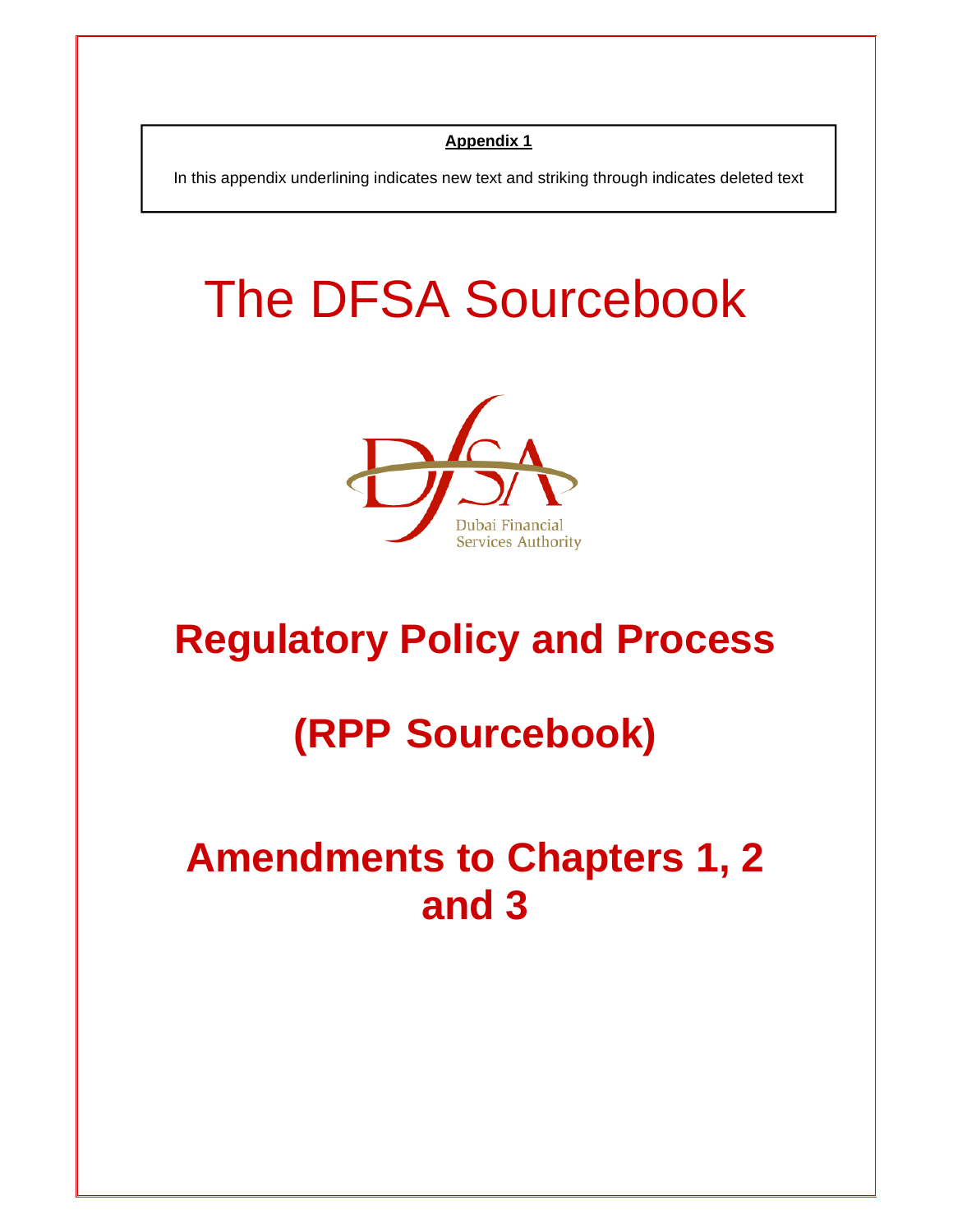## **1-7 DFSA'S REGULATORY STRUCTURE**

**1-7-1** The DFSA is structured into a number of divisions and departments. For the purpose of this Sourcebook, the most relevant are as follows:

#### **Supervision**

- (a) The Supervision Division authorises firms and individuals to conduct Financial Services in or from the DIFC. This Division also registers Ancillary Service Providers and Auditors (see Chapter 2).
- (b) This Division also conducts supervisory oversight on all Authorised Firms, Ancillary Service Providers and Auditors, including by conducting risk assessments. The scope and frequency of such assessments are dictated by the nature of the firm's activities and its perceived risks. From time to time, Supervision carries out thematic reviews inspired by topical events which have both local and international relevance (see Chapter 3).

#### **Markets**

- (c) The Markets Division licenses and supervises Authorised Market Institutions in the DIFC (see Chapters 2 and 3).
- (d) The Division also recognises those financial markets who operate an exchange or clearing house outside the DIFC without having a physical presence in the DIFC but make their services available to Persons in the DIFC. Trading and Clearing members of an Authorised Market Institution who operate in a jurisdiction other than the DIFC and do not have a physical presence in the DIFC are also recognised by the Division.
- (e) The Division is also responsible for regulating Offers of Securities in or from the DIFC, and supervises Reporting Entities by monitoring their on-going market disclosures and compliance with Rules.

#### **Enforcement**

- (f) The primary function of the Enforcement Division is to prevent, detect and restrain conduct that causes or may cause damage to the reputation of the DIFC or the financial services industry in the DIFC. Consequently, the Enforcement Division is responsible for:
	- (i) liaising and co-operating with international regulatory and enforcement agencies pursuant to a relevant multilateral memorandum of understanding or bi-lateral arrangement in relation to investigation and enforcement matters;
	- (ii) conducting investigations commenced pursuant to Article 78 of the Regulatory Law 2004 in respect of contraventions of DFSA administered Laws and Rules; and
	- (iii) the taking of enforcement action in circumstances where contraventions of DFSA administered Laws and Rules pose an unacceptable risk to the DIFC.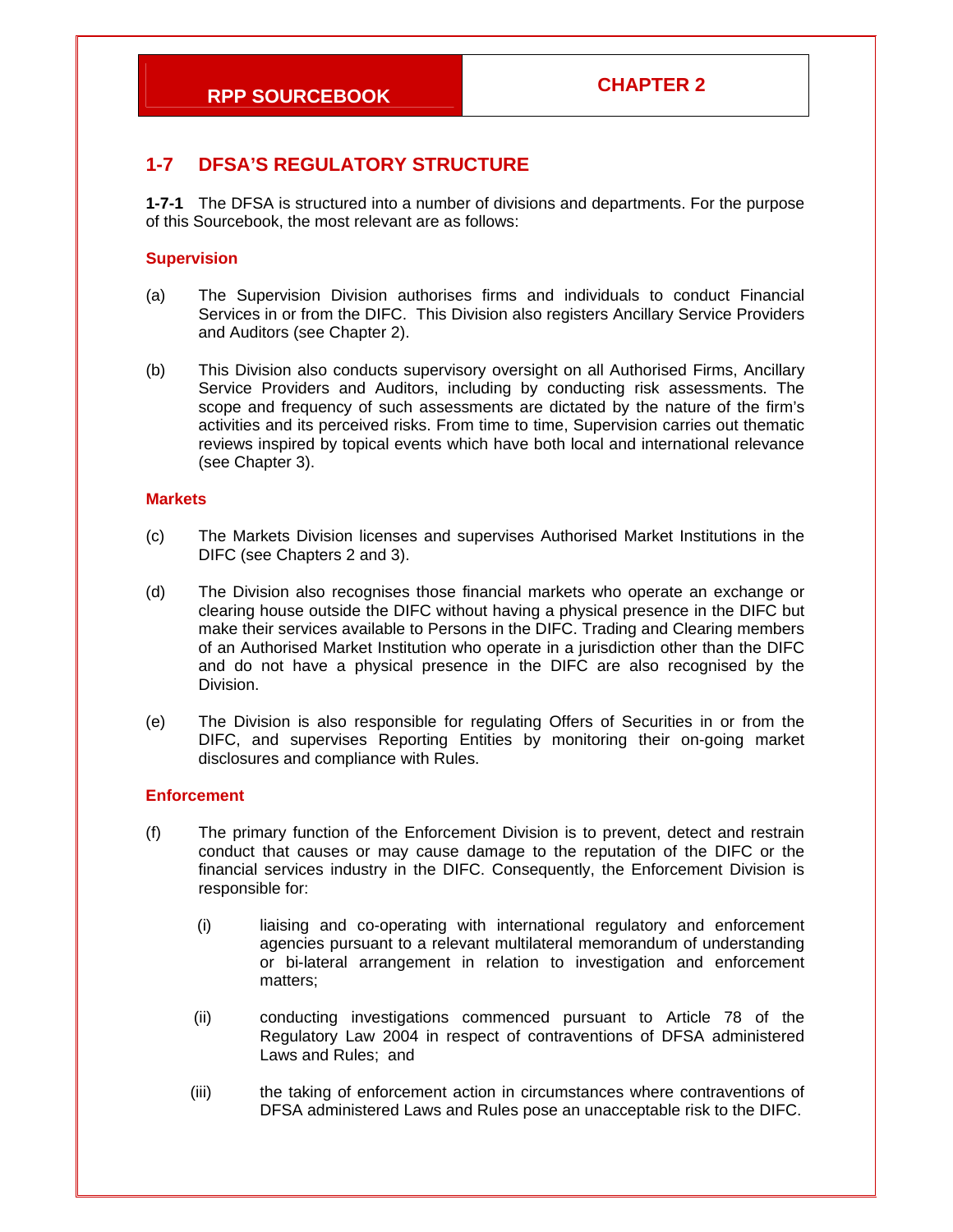$(g)$  The DFSA has a range of remedies to enforce the legislation that we administer (see Chapters 4 and 5).

**……….** 

## **2 AUTHORISATION - BECOMING REGULATED**

### **2-2 ASSESSING THE FITNESS AND PROPRIETY OF AUTHORISED PERSONS**

**……….** 

#### **Close Links**

**2-2-7** GEN section 6.6 concerns Close Links. The DFSA should be satisfied that the existence of Close Links do not prevent the effective supervision of the Authorised Person by the DFSA.

#### **Legal status of Authorised Firms**

**2-2-8** The DFSA will only consider an application for authorisation where the legal status of the proposed entity meets the requirements set out in section 7.2 of the GEN module or chapter 7 of the AMI module. In the case of non-DIFC firms other than companies limited by shares, the DFSA will consider whether the legal form is appropriate for the activities proposed.

**2-2-9** In respect of Effecting Contracts of Insurance, Carrying Out Contracts of Insurance, Acting as the Trustee of a Fund, or Operating a Collective Investment Fund, an Authorised Firm has to be a Body Corporate in accordance with GEN Rules 7.2.2(2) and 7.2.2(4) respectively.

**2-2-10** In respect of Accepting Deposits or seeking to Accept Deposits, an Authorised Firm has to be a Body Corporate or Partnership in accordance with GEN Rule 7.2.2(3).

#### **Ownership and Group**

**2-2-11** In respect of the ownership and Group structure of an Authorised Person, the DFSA may have regard to:

(a) the Authorised Person's position within its Group, including any other relationships that may exist between the Authorised Person's affiliates, Controllers, Associates or other Persons that may be considered a Close Link (see paragraph 2-2-12 for considerations relating to Controllers and paragraph 2-2-7 for considerations relating to Close Links);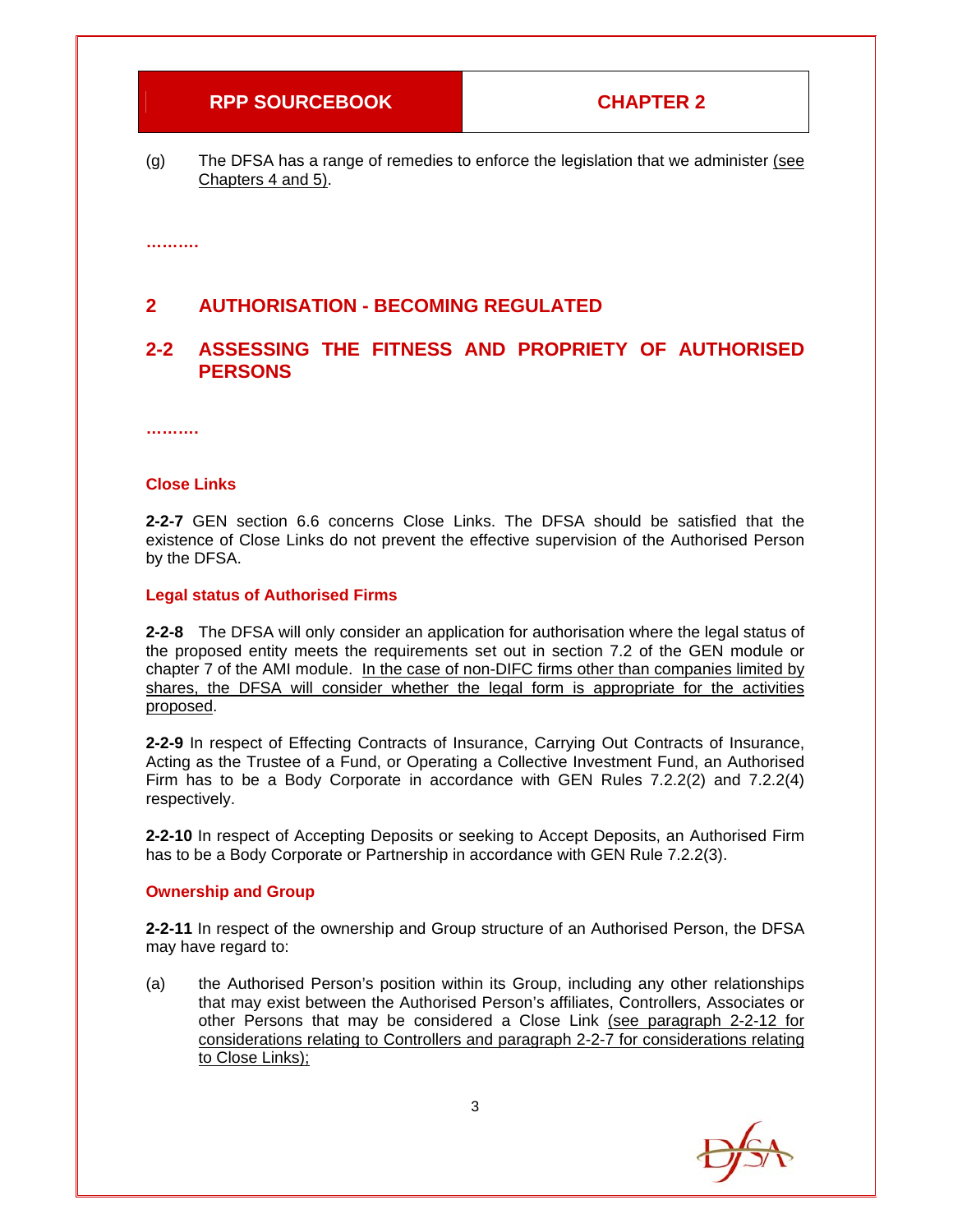- $(e)$  (b) the financial strength of a Controller and other members of the Group and its implications for the Authorised Person;
- (c) whether the Group has a structure which makes it possible to:
	- (i) exercise effective supervision;
	- (ii) exchange information among regulators who supervise Group members; and
	- (iii) determine the allocation of responsibility among the relevant regulators;
- (b) (d) any information provided by other regulators or third parties in relation to the Authorised Person or any entity within its Group; and
- (c) the background, history and principal activities of the Authorised Person's Controllers, including that of the Controller's Directors, Partners or other officers associated with the Group, and the degree of influence that they are, or may be, able to exert over the Authorised Person and/or its activities;
- (d) the reputation and experience of a Controller or any other Person who will exert significant management influence over the Authorised Person;
- (f) (e) whether the Authorised Person or its Group is subject to any adverse effect or considerations arising from its a country or countries of incorporation or the country (or countries) of incorporation or other relevant jurisdiction of its Controllers., establishment and operations of any member of its Group. In considering such matters, the DFSA may also have regard to the type and level of regulatory oversight in the relevant country or countries of incorporation, or other relevant jurisdiction referred to above, of the Group members, the regulatory infrastructure and adherence to internationally held conventions and standards that the DFSA may have adopted in its Rules.

#### **Controllers**

**2-2-12** In respect of the Controllers of an Authorised Person, the DFSA may, taking into account the nature, scale and complexity of the firm's business and organisation, have regard to:

- (a) the background, history and principal activities of the Authorised Person's Controllers, including that of the Controller's Directors, Partners or other officers associated with the Authorised Person, and the degree of influence that they are, or may be, able to exert over the Authorised Person and/or its activities;
- (b) where the Controller will exert significant management influence over the Authorised Person, the reputation and experience of the Controller or any individual within the Controller;
- (c) the financial strength of a Controller and its implications for the Authorised Person's ability to ensure the sound and prudent management of its affairs, in particular where such a Controller agrees to contribute any funds or other financial support such as a guarantee or a debt subordination agreement in favour of the Authorised Firm; and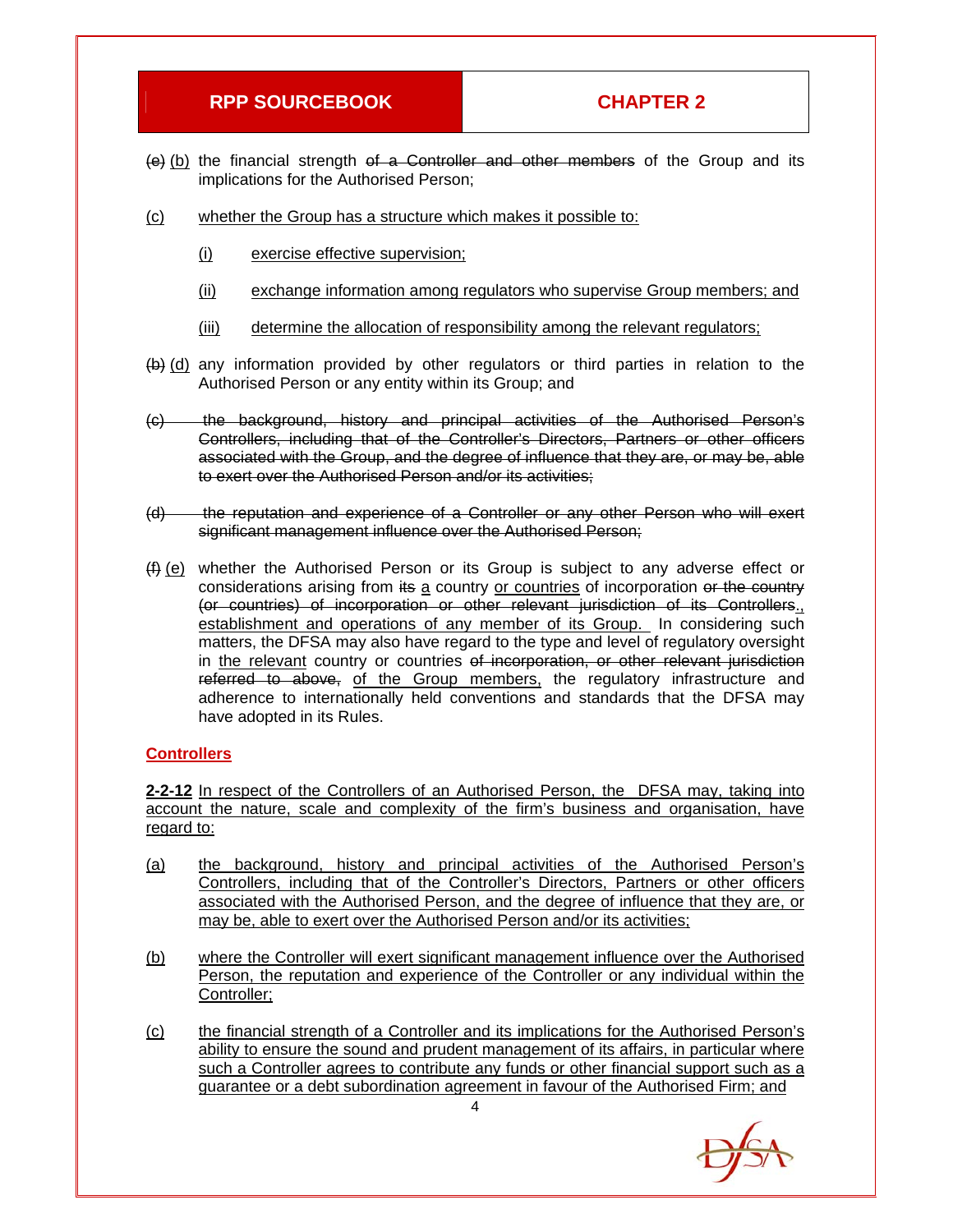- (d) whether the Authorised Person is subject to any adverse effect or considerations arising from the country or countries of incorporation, establishment or operations of a Controller. In considering such matters, the DFSA may have regard to, among other things, the type and level of regulatory oversight which the Controller is subject to in the relevant country or countries and the regulatory infrastructure and adherence to internationally held conventions and standards that the DFSA may have adopted in its Rules.
- **2-2-13** Where the DFSA has any concerns relating to the fitness and propriety of an applicant for a licence stemming from a Controller of such a person, the DFSA may consider imposing licence conditions designed to address such concerns. For example, the DFSA may impose, in the case of a start-up, a licence condition that there should be shareholder agreement to resort to an effective shareholder dispute resolution mechanism.

#### **Resources, Systems and Controls**

**2-2-124** The DFSA may have regard to whether the Authorised Person has sufficient resources, including the appropriate systems and controls (including those set out in chapter 5 of the GEN module), such as:

- (a) the Authorised Person's financial resources and whether it complies, or will comply, with any applicable financial Rules, and whether the Authorised Person appears in a position to be able to continue to comply with such Rules;
- (b) the extent to which the Authorised Person is or may be able to secure additional capital in a form acceptable to the DFSA where this appears likely to be necessary at any stage in the future;
- (c) the availability of sufficient competent human resources to conduct and manage the Authorised Person's affairs, in addition to the availability of sufficient Authorised Individuals to conduct and manage the Authorised Person's Financial Services;
- (d) whether the Authorised Person has sufficient and appropriate systems and procedures in order to support, monitor and manage its affairs, resources and regulatory obligations in a sound and prudent manner;
- (e) whether the Authorised Person has appropriate anti money laundering procedures and systems designed to ensure full compliance with applicable money laundering and counter terrorism legislation, and relevant UN Security Council sanctions and resolutions, including arrangements to ensure that all relevant staff are aware of their obligations;
- (f) the impact of other members of the Authorised Person's Group on the adequacy of the Authorised Person's resources and in particular, though not exclusively, the extent to which the Authorised Person is or may be subject to consolidated prudential supervision by the DFSA or another Financial Services Regulator;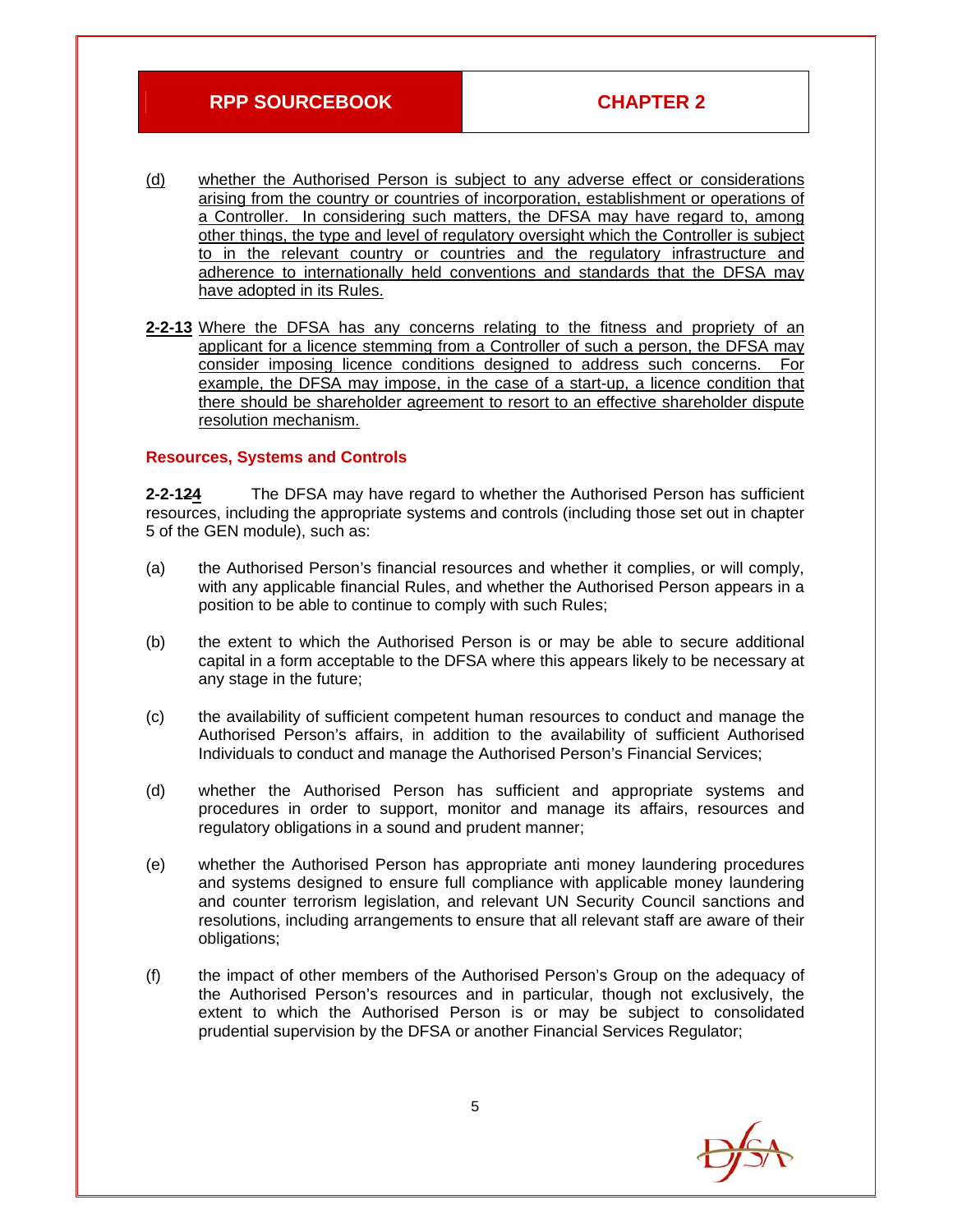- (g) whether the Authorised Firm is able to provide sufficient evidence about the source of funds available to it, to the satisfaction of the DFSA. This is particularly relevant in the case of a start-up entity; and
- (h) the matters specified in paragraph 2-2-12(c). financial soundness of a Controller, in particular where such a Controller agrees to contribute any funds or other financial support such as a guarantee or a debt subordination agreement in favour of the Authorised Firm.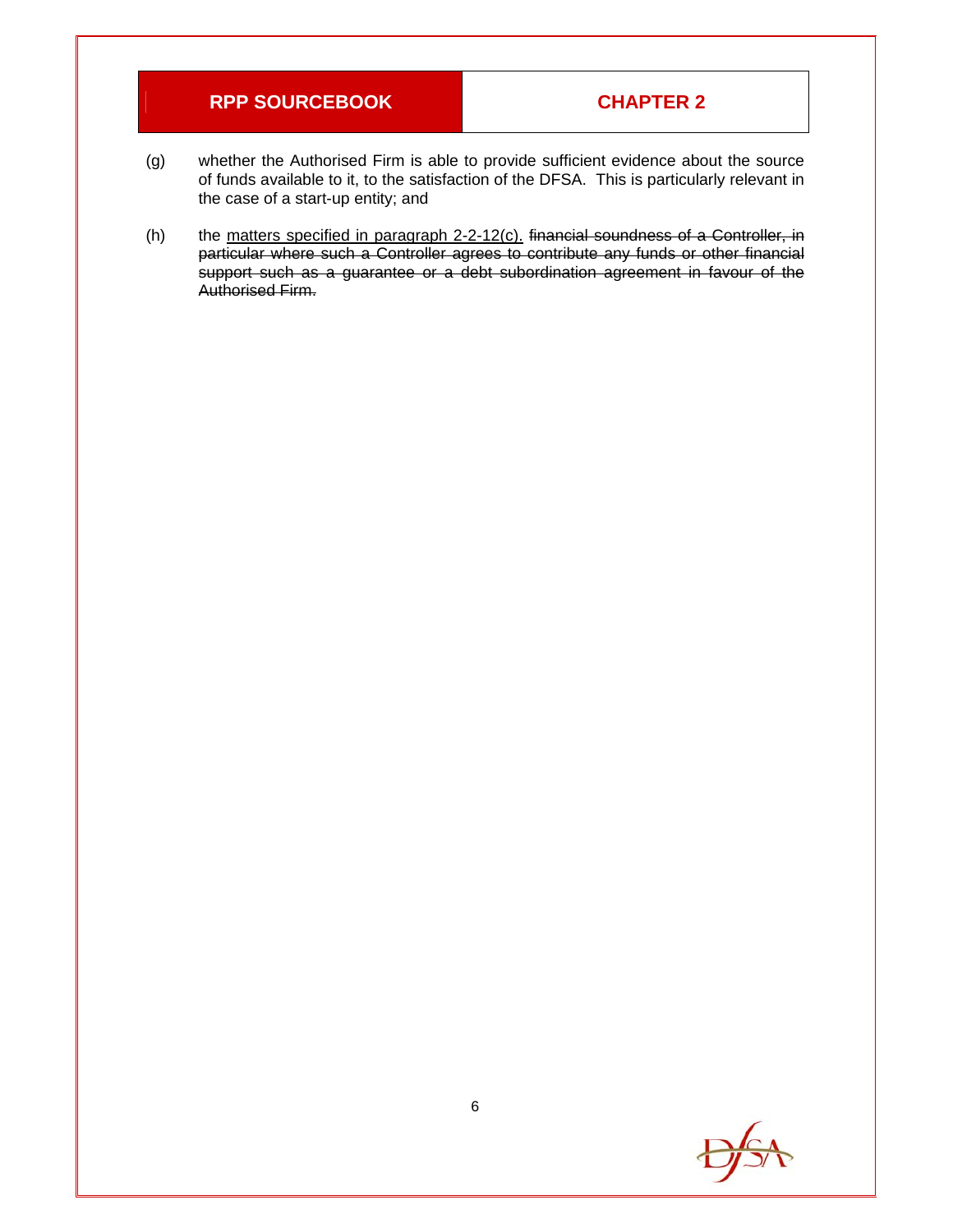### **3 SUPERVISION - BEING REGULATED**

**……** 

#### **Supervision philosophy**

**3-1-5** The DFSA's supervisory approach is based upon:

- (a) developing a strong relationship with a firm and its senior management, as set out in paragraphs 3-1-7 to 3-1-9;
- (b) where applicable, considering any lead or consolidated supervision which a firm or its Group may be subject to in other jurisdictions, taking into account the DFSA's relationship with other regulators, set out in paragraphs 3-1-10 to 3-1-11;
- (c) utilising its risk-based approach to supervision, including the risk assessment and classification of a firm, as part of the DFSA's continuous risk management cycle, set out in paragraphs 3-1-12 to 3-1-19; and
- (d) using appropriate supervisory tools, set out in paragraphs 3-1-20 to 3-1-40 and further set out in sections 3-2 to 3-6. In relation to these supervisory tools, paragraphs 3-1-30 to 3-1-42 only apply to Authorised Persons.

**……** 

#### **Supervisory Tools**

**3-1-20** For the purpose of supervision, the DFSA will select those supervisory tools which are most suitable and effective to identify and address particular risks in a specific situation.

**3-1-21** Some of the supervisory tools are discussed further below, whilst others are discussed in varying detail in sections 3-2 to 3-6 and chapter 4.

#### **Information and documents**

**3-1-22** In order to supervise the conduct and activities of a firm, the DFSA needs to have access to a broad range of information about a firm's business.

**3-1-23** The supervisory power for the DFSA to obtain information and require a firm to produce information and documents is provided under Article 73 of the Regulatory Law 2004.

**3-1-24** The DFSA will provide a firm with written notice of the documents and information that are required.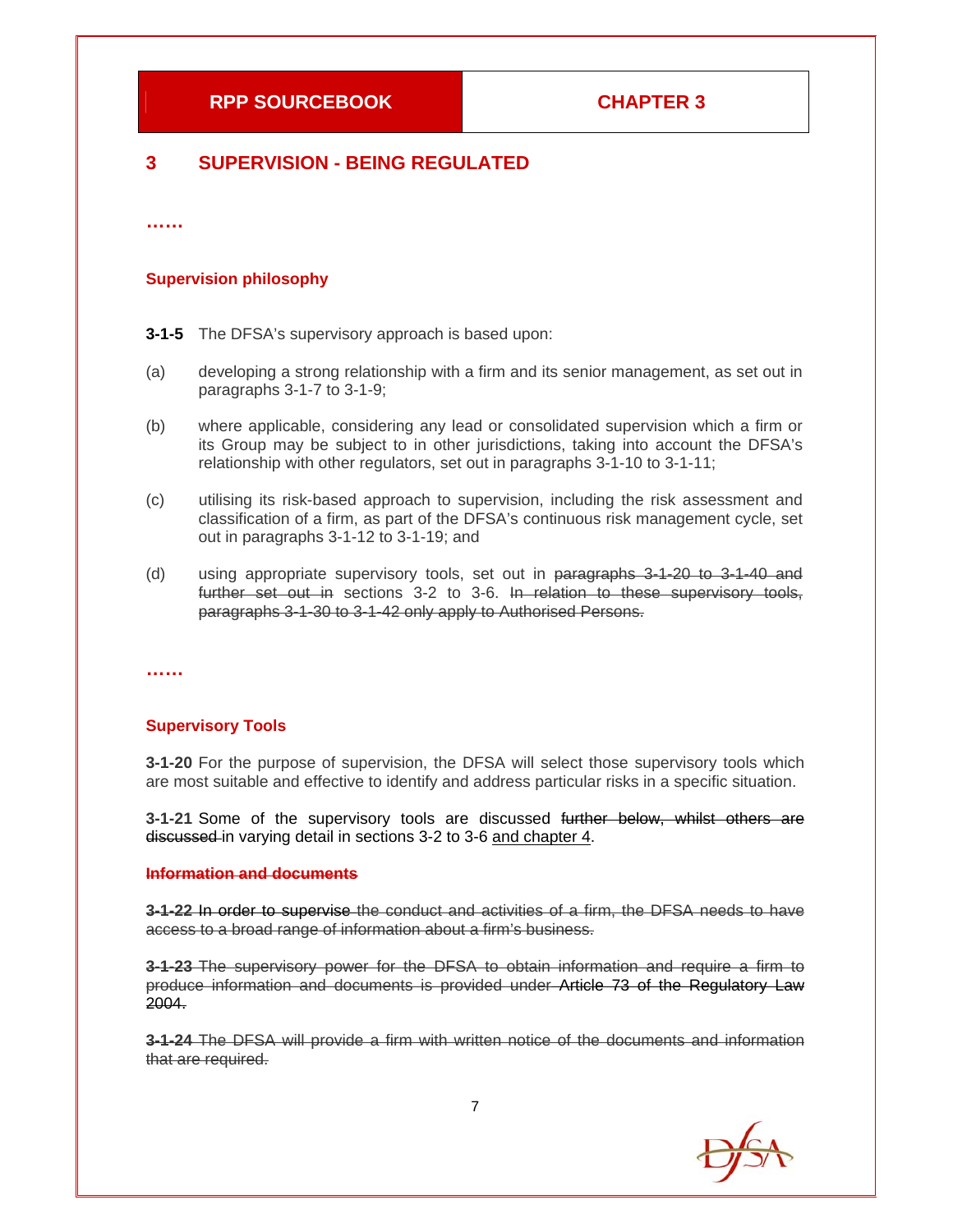**3-1-25** The DFSA may make a request for information and documents from a firm wherever that firm may be located (see Article 73(3) of the Regulatory Law 2004). For example, this allows the DFSA access to the head office of a Branch or Subsidiary and the provision of documents from its head office.

**3-1-26** Article 73(4) of the Regulatory Law 2004 allows the DFSA, on application to the Court, to exercise these rights outside the jurisdiction of the DIFC in relation to a Person other than an Authorised Person or Ancillary Service Provider and require such a Person to comply with the requirement or permit the exercise of the DFSA's rights.

#### **Access to premises**

**3-1-26** The DFSA may enter the premises of a firm during normal business hours or at any other time as may be agreed, for the purpose of inspecting and copying information or documents (at the firm's expense) stored in any form on such premises, as it considers necessary or desirable to meet the objectives of the DFSA (see Article 73(2) of the Regulatory Law 2004).

**3-1-27** The DFSA expects to be able to give reasonable notice to a firm when it seeks information, documents, meetings or access to premises. On rare occasions however, the DFSA may seek access to premises without notice, where it is necessary for the DFSA to meet its objectives and the delay is likely to be prejudicial to the interests of the DIFC.

**3-1-28** The DFSA is conscious that the decision to exercise these access powers might have a significant impact on a firm and accordingly will do so only when necessary.

#### **Requirement to Provide a Report**

**3-1-29** Article 74 of the Regulatory Law 2004 provides that the DFSA may require an Authorised Person to provide it with a report on any matter about which the DFSA has required or could require the giving of information or production of documents under Article 73 of the Regulatory Law 2004.

**3-1-30** The person appointed to make a report, must be a person nominated or approved by the DFSA. This person is referred to as an independent expert in GEN section 11.12.

**3-1-31** Where such a requirement has been made of an Authorised Person, it must take all reasonable steps to ensure that any person who is providing or has provided services to the Authorised Person, gives such assistance as the independent expert may reasonably require.

**3-1-32** As outlined in Article 74 of the Regulatory Law 2004, information given or a document produced is admissible in evidence in administrative and civil proceedings, provided that any such information or document also complies with any requirements relating to the admissibility of evidence in such proceedings.

**3-1-33** An Authorised Person may appeal to the Regulatory Appeals Committee in respect of the requirement to provide a report (see Article 27(2)(h) of the Regulatory Law 2004).

#### **Procedure to restrict an Authorised Person's business or property**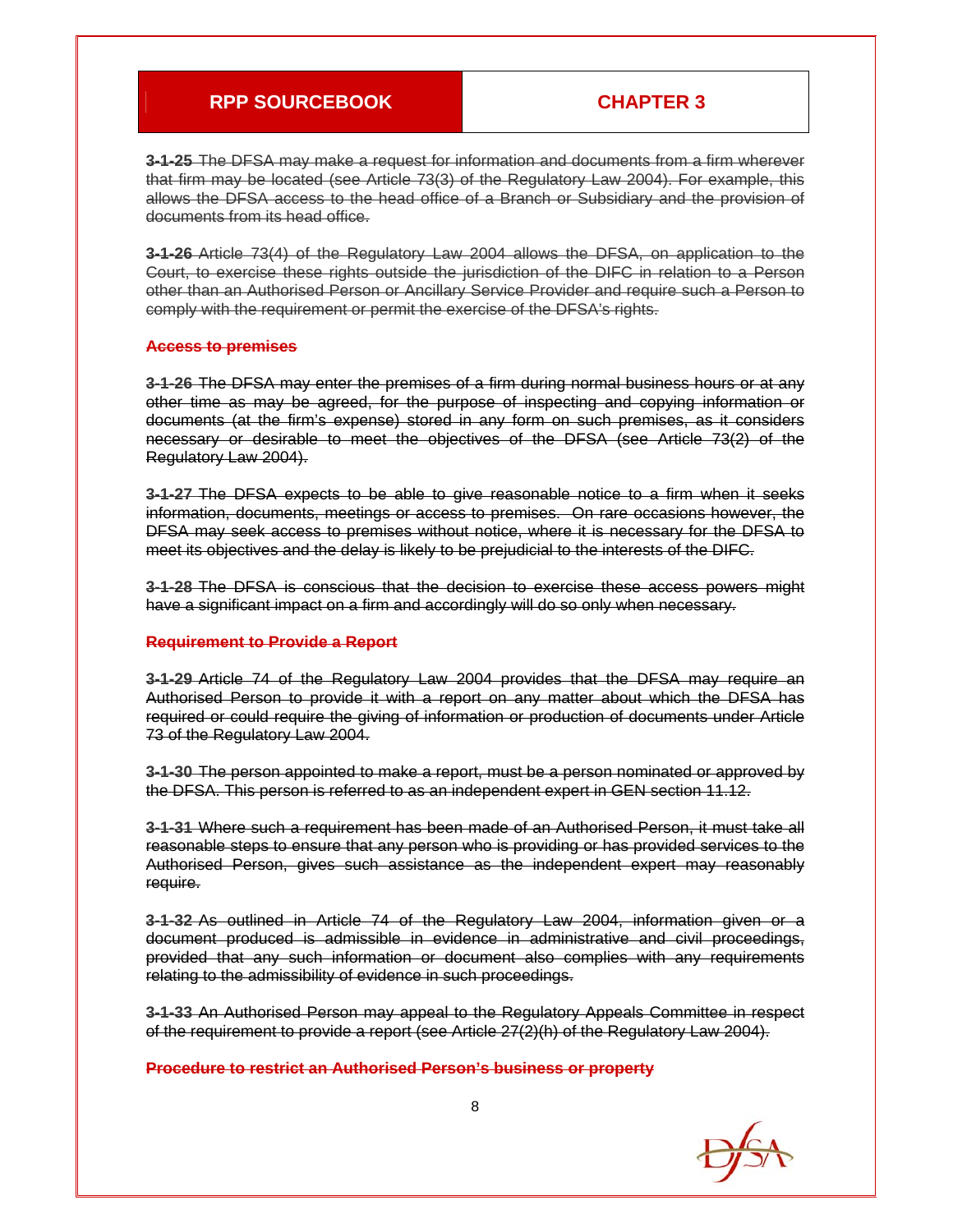**3-1-34** The DFSA has a power to impose restrictions on an Authorised Person's business. This includes prohibiting an Authorised Person from entering into specific or certain types of transactions, from soliciting business from specific or certain types of person or from carrying on business in a specific manner. The DFSA may also require an Authorised Person to carry on business in, and only in, a specified manner (see Article 75 of the Regulatory Law 2004).

**3-1-35** Article 76 of the Regulatory Law 2004 provides the DFSA with the power to prohibit or require an Authorised Person to deal with any relevant property in a certain manner.

**3-1-36** The DFSA may exercise its powers to impose a prohibition or requirement in circumstances prescribed in GEN Rule 11.13.1. The DFSA is conscious that the decision to exercise these powers may have a significant impact on the Authorised Person and accordingly will only do so where it is necessary for the DFSA to meet its objectives and the delay is likely to be prejudicial to the interests of the DIFC.

**3-1-37** Where possible an Authorised Person will receive an opportunity to make representations prior to the DFSA imposing a restriction on its business or property unless the DFSA concludes that any delay likely to arise as a result of such requirement is prejudicial to the interests of the DIFC. When making a representation the process in Appendix 3 to the ENF module should be followed.

**3-1-38** An Authorised Person may appeal to the Regulatory Appeals Committee in respect of a restriction imposed on its business or property (see Article 27(2)(h) of the Regulatory Law 2004).

**3-1-39** When the DFSA imposes a restriction it will do so in writing setting out matters including:

- $(a)$  the restriction on the business or property;
- $(b)$  the date and time when the restriction takes effect;
- (c) where applicable, the duration of the restriction; and
- (d) the fact that the Authorised Person may appeal to the Regulatory Appeals Committee.

#### **Notifications to the DFSA**

**3-1-40 3-1-22** Section 11.10 of the GEN module sets out Rules on specified events, changes or circumstances that require notification to the DFSA by an Authorised Person (other than a Representative Office). The list of notifications outlined in section 11.10 is not exhaustive and other areas of the Rulebook may also specify additional notification requirements.

**3-1-41 3-1-23** An Authorised Firm and Authorised Market Institution is required to comply with the high level principles in GEN Rule 4.2.10 and AMI Rule 10.2.1 respectively. These Rules require an Authorised Person to deal with the DFSA in an open and co-operative manner and keep the DFSA promptly informed of significant events or anything else relating to such person of which the DFSA would reasonably expect to be notified.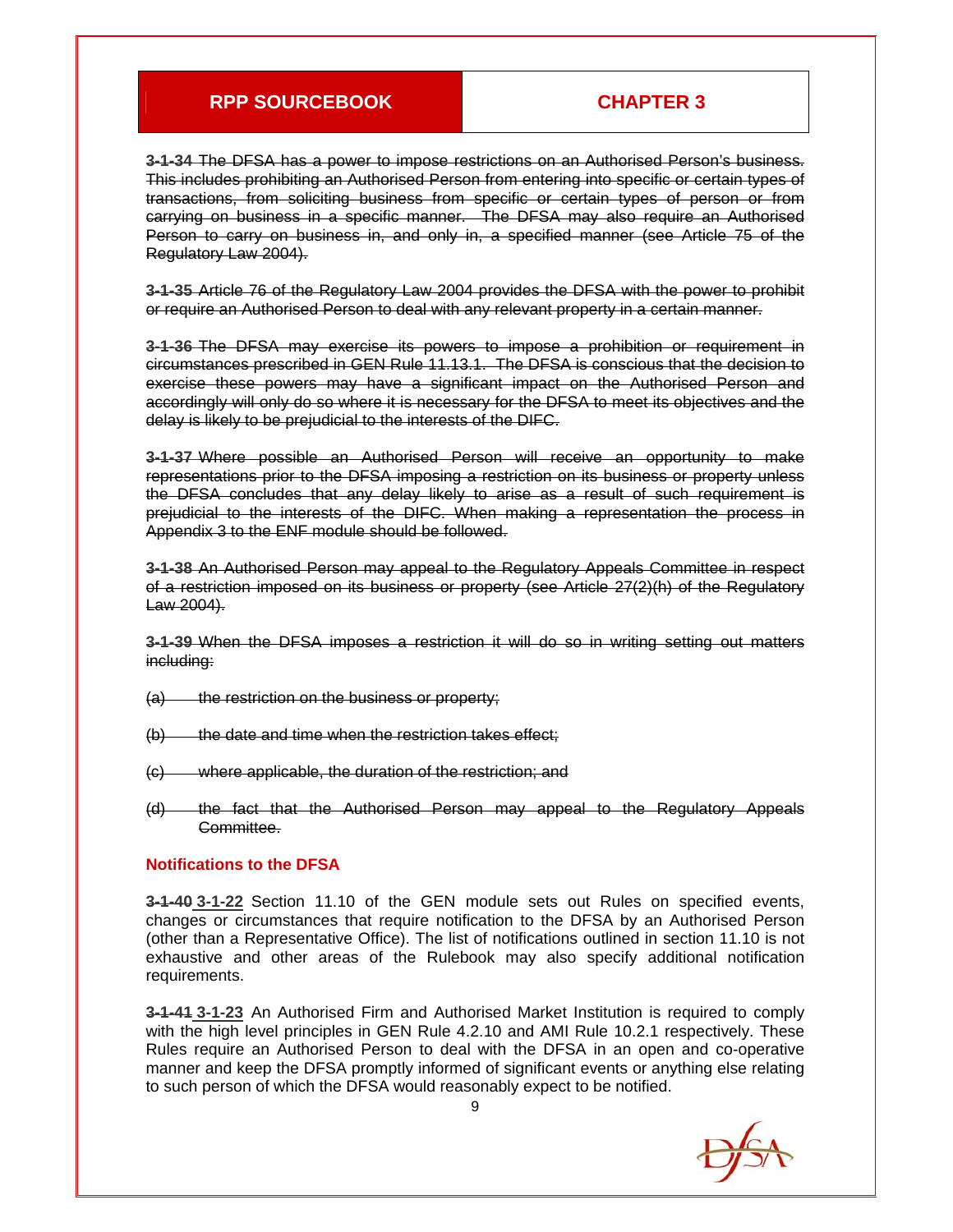#### **Application Requirements relating to for a Change in Control**

**3-2-33** Article 64 of the Regulatory Law 2004 and section 11.8 of the GEN Module govern set out the DFSA's requirements governing Controllers of Authorised Firms. relating to a change in control.

#### **DFSA approval**

**3-2-34** A Person who proposes to become a Controller of a Domestic Firm or an existing Controller who proposes to increase the level of control which that Person has in a Domestic Firm beyond the threshold of 30% or 50% is required to obtain the DFSA's prior approval before doing so. The DFSA's assessment of a proposed acquisition or increase in control of a Domestic Firm is a review of such a firm's continued fitness and propriety and ability to conduct business soundly and prudently. Accordingly, the DFSA takes into account the considerations specified in paragraph 2-2-12 relating to Controllers when making such an assessment.

**3-2-35** Pursuant to GEN Rule 11.8.5(1), a Person who proposes either to acquire or increase the level of control in a Domestic Firm must lodge with the DFSA an application for approval in the appropriate form in AFN. The DFSA may approve of, object to or impose conditions relating to the proposed acquisition or the proposed increase in the level of control of the Authorised Firm. If the information in the application form lodged with the DFSA is incomplete or unclear, the DFSA may in writing request further clarification or information. The DFSA may do so at any time during the processing of such an application. The period of 90 days within which the DFSA will make a decision will not commence until such clarification or additional information is provided to the satisfaction of the DFSA. The DFSA may, in its absolute discretion, agree to a shorter period for processing an application where an applicant requests for such a period, provided all the information required is available to the DFSA.

**3-2-36** Where the DFSA proposes to object to or impose conditions relating to a proposed acquisition of or increase in the level of control in a Domestic Firm, the DFSA will first notify the applicant in writing of its proposal to do so and its reasons. The DFSA will take into account any representations made by an applicant before making its final decision.

**3-2-37** The DFSA may consider whether a Person has become an unacceptable Controller as a result of any notification given by an Authorised Firm pursuant to Rule 11.8.11(2) or as a result of its own supervisory work. The considerations which the DFSA will take into account in assessing whether a Person is an acceptable Controller are those set out in paragraph 3-2-34 above.

**3-2-34** Where the DFSA requires further information in relation to a notification made in accordance with GEN Rule 11.8.5, it may seek to request such information within a reasonable period of time of receipt of the original notification.

**3-2-35** The DFSA will endeavour to act on an application for prior approval made in accordance with GEN Rule 11.8.6 within 28 days of receipt of all the required information being submitted, or such shorter time as may be agreed in exceptional circumstances.